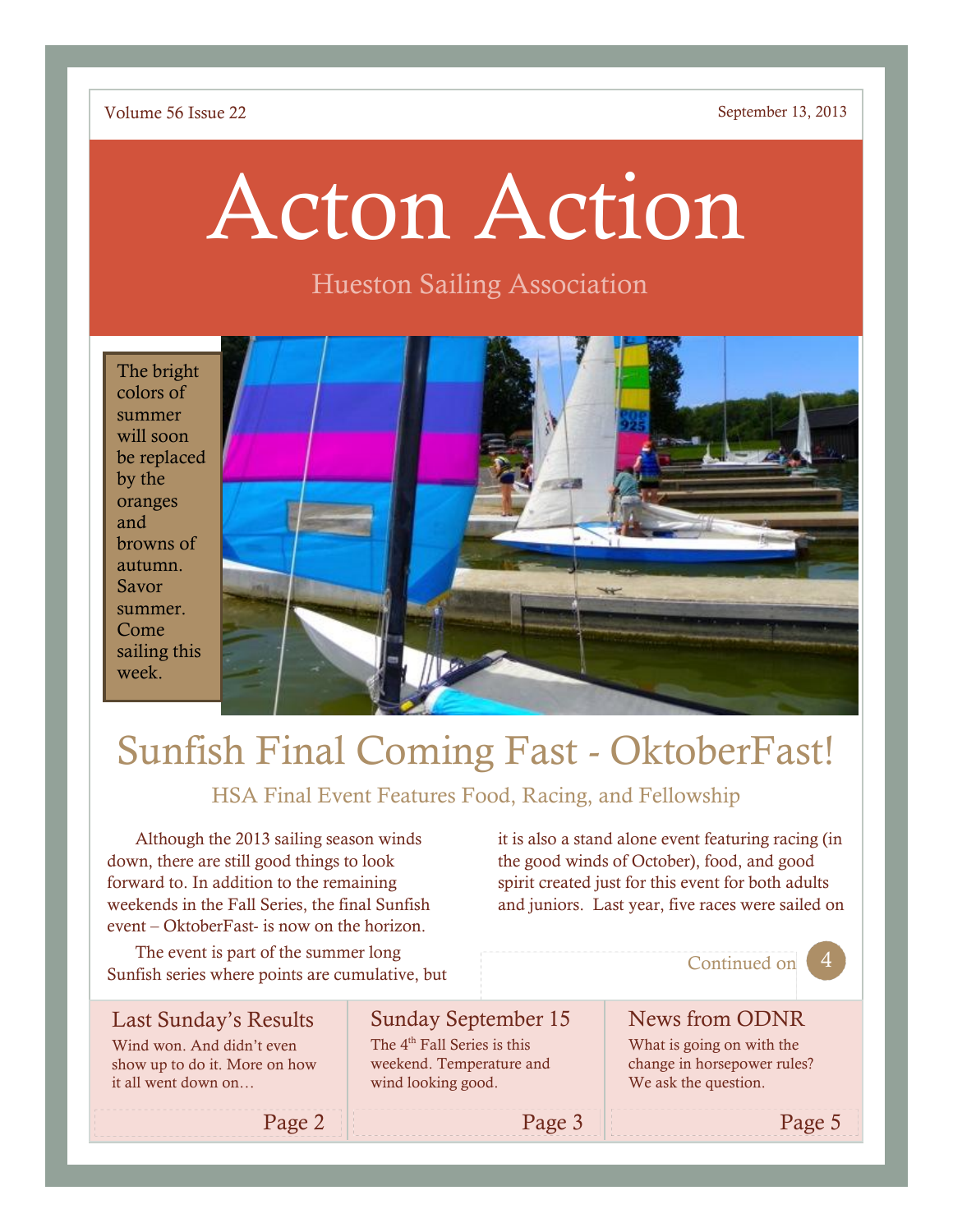#### Acton Action September 13, 2013



# Miami U.

Miami University's sailing team was out in force last Sunday. It was learn to sail day.

It was introduction to sailing Sunday for their newest club racing recruits. Over a dozen students were being taken through the boat nomenclature session when this picture was snapped.

Several of the Miami initiates were new to sailing entirely and were attentive as the instructor told them "This is the rudder, this is the tiller."

The University's sailing team races in Flying Juniors of which they have several. The boats are stored at the lake.

### What Do They Talk About When They Talk About Us?

After getting interested in the Cowan Lake rumor, (see page 5) we decided to look on line for any indication that the state plan had been given the go ahead for that lake.

We didn't find much except some references to the horsepower limit in some fisherman forums. But what they had to say was somewhat revealing. Here it is, unedited.

#### 06-24-2013, 09:09 AM

YOU CANNOT use more than 10 hp in Cowan--sorry for the all caps, but it seems like necessary info.

Jeepguyjames 06-24-2013, 12:41 PM

You CAN use more than 10hp...........long as you dont get caught:p:p:p

Crappiedude 06-24-2013, 03:22 PM

Shhhh....that's clarified info:D

Rob 06-24-2013, 05:03 PM

It's just a matter of time now.... I think the speed limits gonna be 8 mph

Jeepguyjames 06-24-2013, 05:56 PM

lol, I stand corrected!

D:D:D:D......... I did fish hueston

woods (action) saturday and noticed a female officer in a lund with binoculars watching people who was moving.......never seen em do that at cowan, from a boat any how

Bostonwhaler10 06-24-2013, 06:56 PM

Or at least let us idle the big

motors. So dumb we can't do that.

BruceT 06-24-2013, 09:32 PM

Unfortunately, as usual, the good

guys pay for the sins of the bad guys. Hey, I just bought a 9.9 for this lake, so "itallgood".

Rob 06-25-2013, 07:10 AM I have a 9.9 on my boat. I

personally don't want the up restriction to be lifted off Cowanit's too small for all the extra pressure, but I don't like the sail boats either. Bet they don't take kindly to all the extra boats! But, it is what it is

big basser man 06-25-2013, 05:47 PM

I hope both lakes stay 10hp I have seen first hand when I lived in Illinois what happens with idle only limits . The lake was in bad shape after 3 years. so they changes it back to 10hp (Dawson Lake in Illinois)

Hmmm, Dawson Lake in Illinois. Let's check that out on page 5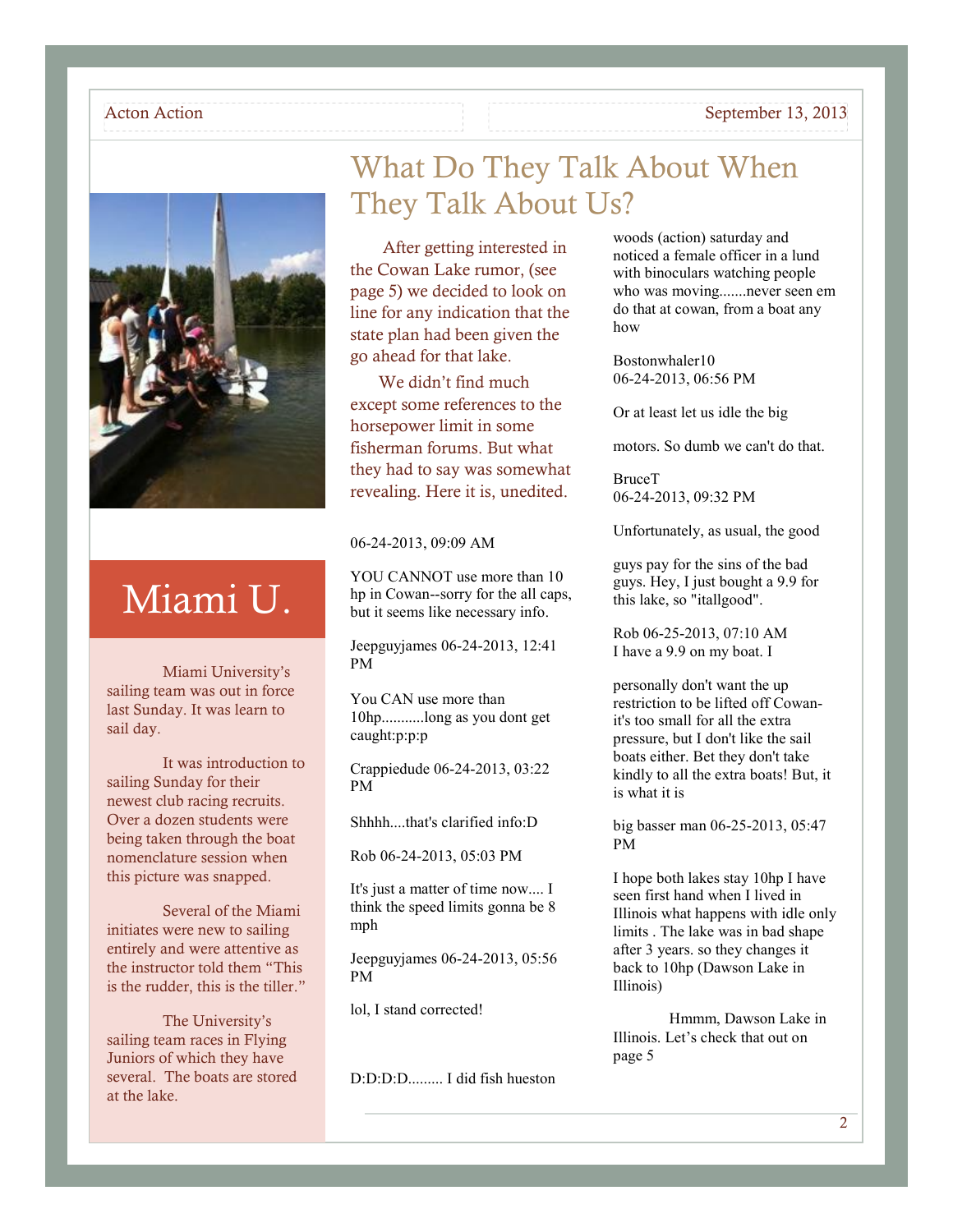

## First Race Held Without Wind Sunday

"Slowest Race Ever" Tests Mettle; Mettle Promptly Melts

Despite an optimistic forecast of decent wind, the timing was off a bit. The wind showed its pale, weak chinned face about the time we had all decided to cash our meager chips in Sunday.

Yes, there was a race, if you can keep a straight face and say "race". But it was more of an endurance contest. After one lap of a relatively short course that took 50 minutes to complete, committee chair Mike Weir asked for a voice vote on packing it all in. The vote was unanimous with most voting as they headed for the docks.

Ironically, the only real breeze came just as the Y-Flyers had finished and the Sunfish were rounding the leeward mark.

And it was a breeze that scrambled the order of finish almost entirely. **Pete Peters** somehow got a good lead on the pack of boats that drifted together for most of the trip around the triangle. He kept the lead and crawled to the finish line knowing that the rest were coming on quickly. Well, relatively quickly.

**Jerry Brewster**, who sailed the outside of the course away from the pack, made it to the windward mark first. By the time the breeze filled in at the leeward mark, however, everyone got on top of him, shielding his wind and making him last. To his credit, he saw the humor in it.

Biggest benefactor of the sudden air was **Laura Beebe** who was in last place as they approached the mark, but ended up  $2<sup>nd</sup>$  by going outside the wheel on the turn and into the coming "wind".

Roger and Bobbie drifted over first in the Y's with a sigh of relief and a "thank God that's ovuh".

Following Pete and Laura were Megan DeArmon, Kevin DeArmon, Rose Schultz, and the aforementioned unlucky Jerry Brewster.

As everyone put rigs away, the light but still insubstantial wind filled in across the lake as if to say, "Hey, where is everybody?" Not funny.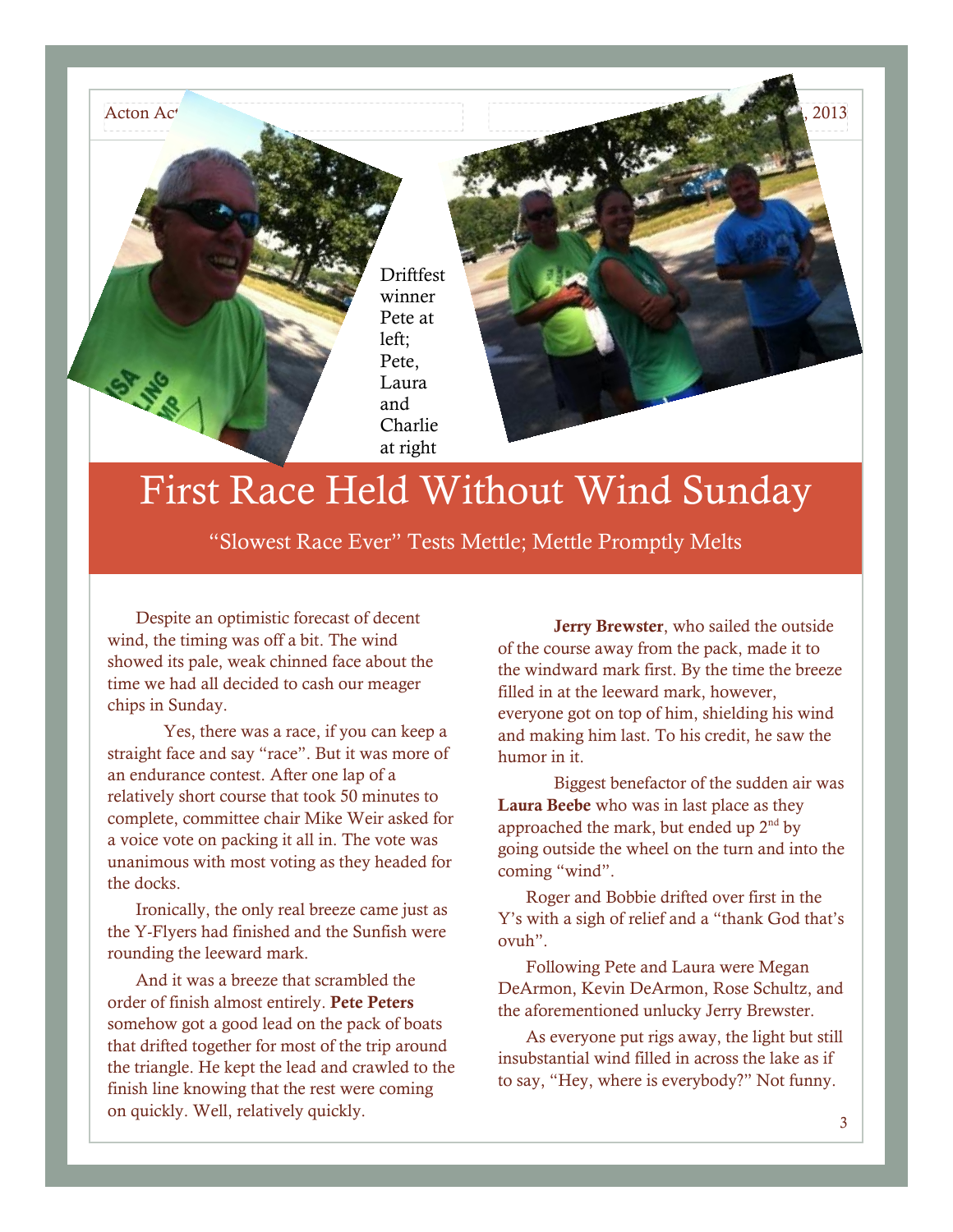the final day. Y-Flyer Roger Henthorn won the day with a couple of bullets but he was hard pressed by the ever dangerous Rose Schultz and the young veteran Laura Beebe, an alumni of Miami University's sailing team and our own sailing camps at HSA.

As it turned out, Henthorn was edged out in the season long Sunfish series, but on that fiercely contrary day last fall, it was all Roger.

Junior Kevin DeArmon took top junior honors in 2012 but has had an uneven season in 2013. Competitors will be looking to dethrone both 2012 champions.

This year's OktoberFast finds several Sunfishers still in the running for season long top honors, but that scoring won't be revealed until the November Awards banquet.

For this event, racers will be going all out in hopes of taking not only the OktoberFast crown but the season series as well.

Racing will be followed by a picnic/foodfest featuring brats, metts and hotdogs. All HSA members are invited to attend even if you are not racing. RSVP if you will be there.



### America's Cup Nearing a Conclusion?

The 2013 America's Cup could be nearing a final result. Emirates Team New Zealand owns a 6-1 lead over Oracle USA with races 8 and 9 scheduled for Saturday, September 14 in San Francisco Bay.

The Americans changed tacticians after race 5 but New Zealand continues to dominate. You can see video of the races conducted so far by going to the America's Cup YouTube channel.

If Emirates New Zealand wins three more races they will have the nine points they need to take the Cup home. That means the competition could be over by Sunday unless Oracle USA comes up with a way to win.